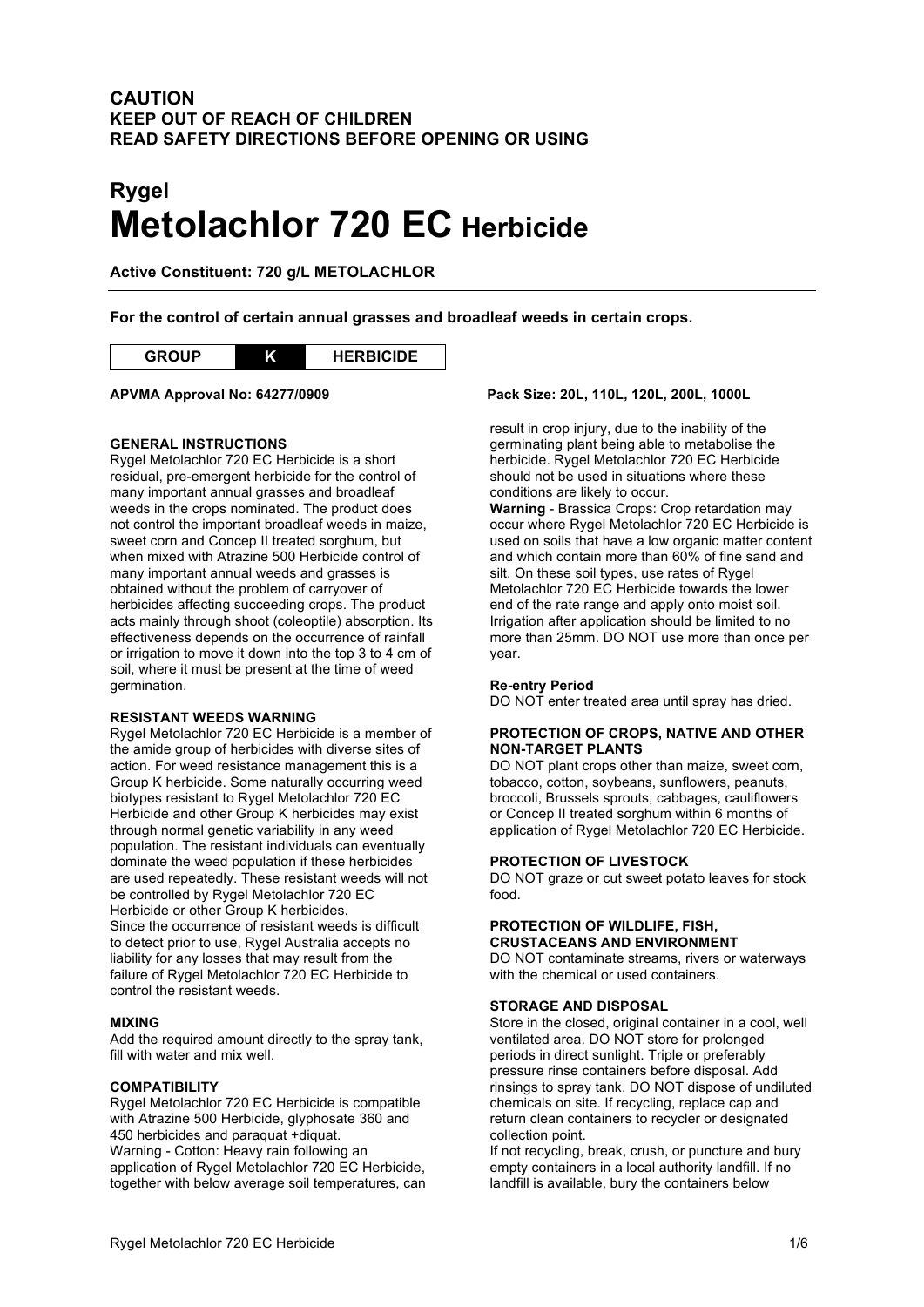500mm in a disposal pit specifically marked and set up for this purpose clear of waterways, desirable vegetation and tree roots. Empty containers and product should not be burnt.

**For refillable containers** - Empty contents fully into application equipment. Close all valves and return to point of supply for refill or storage.

#### **SAFETY DIRECTIONS**

Avoid contact with eyes and skin. Repeated exposure may cause allergic disorders. Sensitive workers should use protective clothing. After use and before eating, drinking or smoking, wash hands, arms and face thoroughly with soap and water.

#### **FIRST AID**

If poisoning occurs, contact a doctor or Poisons Information Centre, Phone Australia: 13 11 26.

#### **MATERIAL SAFETY DATA SHEET**

Additional information is listed in the Material Safety Data Sheet which is available from the supplier.

#### **CONDITIONS OF SALE**

The use of Rygel Metolachlor 720 EC Herbicide being beyond the control of the manufacturer, no warranty expressed or implied is given by Rygel Australia Pty Ltd regarding its suitability, fitness or efficiency for any purpose for which it is used by the buyer, whether in accordance with the directions or not and Rygel Australia Pty Ltd accepts with no responsibility for any consequences whatsoever resulting from the use of this product.

#### **In an Emergency Dial 000 Police or Fire Brigade**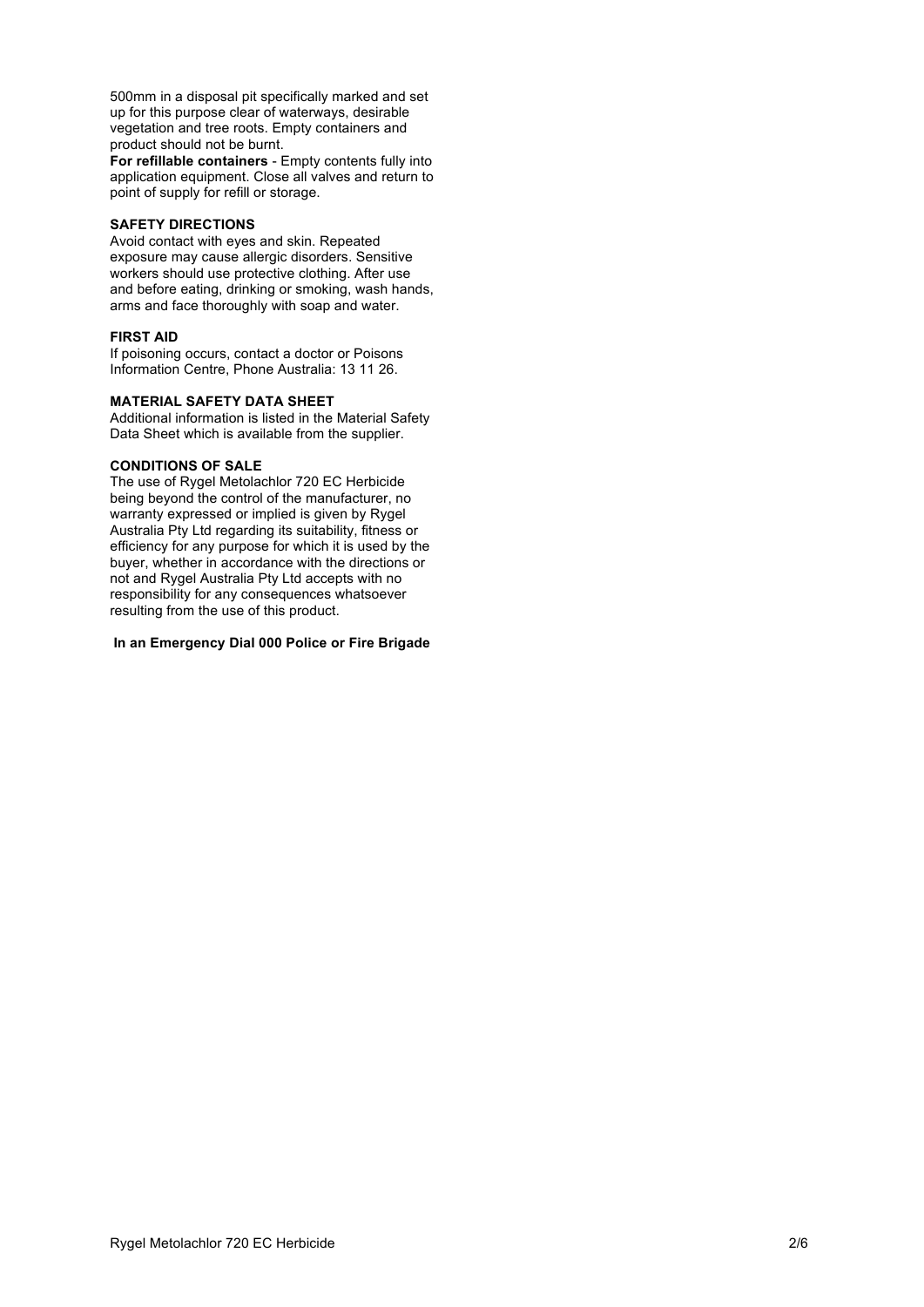## **DIRECTIONS FOR USE**

| <b>CROP</b>                                                           | <b>WEEDS CONTROLLED</b>                                                                                                                                                                                                                                     | <b>STATE</b>                                        | <b>RATE</b>                     | <b>CRITICAL COMMENTS</b>                                                                                                                                                                                                                                                                                                                                                                                                                                                                                                                                                                                                                                                                                                                                                                                               |
|-----------------------------------------------------------------------|-------------------------------------------------------------------------------------------------------------------------------------------------------------------------------------------------------------------------------------------------------------|-----------------------------------------------------|---------------------------------|------------------------------------------------------------------------------------------------------------------------------------------------------------------------------------------------------------------------------------------------------------------------------------------------------------------------------------------------------------------------------------------------------------------------------------------------------------------------------------------------------------------------------------------------------------------------------------------------------------------------------------------------------------------------------------------------------------------------------------------------------------------------------------------------------------------------|
| Broccoli,<br><b>Brussels</b><br>sprouts,<br>Cabbages,<br>Cauliflowers | Barnyard Grass,<br>Blackberry Nightshade,<br>Chickweed (suppression),<br>Deadnettle, Fat-hen,<br>Lovegrass, Pigeon Grass,<br>Pigweed (suppression),<br>Potato Weed, Shepherds<br>Purse, Stinging Nettle,<br>Summer Grass, Wireweed<br>(suppression)         | NSW,<br>ACT, Vic,<br>Qld, Tas,<br>NT only           | 3 to 4<br>L/ha                  | Apply immediately after transplanting.<br>Sufficient irrigation to wet the top 3 to 4cm<br>of soil should be applied within 24 hours.<br>Use rates towards the higher end of the<br>range where Blackberry Nightshade,<br>Chickweed, Fat-hen, Lovegrass, Pigeon<br>Grass, Pigweed, Potato Weed and<br>Wireweed are the major problem.<br>See Warning - Brassica crops.                                                                                                                                                                                                                                                                                                                                                                                                                                                 |
|                                                                       | Crowsfoot Grass, Fierce<br>Thornapple (suppression),<br>Liverseed Grass, Winter<br>Grass                                                                                                                                                                    | NSW,<br>ACT only                                    |                                 | Apply immediately after transplanting.<br>Sufficient irrigation to wet the top 3 to 4cm<br>of soil should be applied within 24 hours.<br>Use rates towards the higher end of the<br>range where Apple of Peru, Common<br>Sowthistle, Fierce Thornapple, Liverseed<br>Grass, Redroot Amaranth, Twiggy Turnip<br>and Nettleleaf Goosefoot are the major<br>problems.<br>WARNING: Qld. only stunting and<br>reduced yield may occur in broccoli in red<br>soils and light alluvial soils.<br>See Warning - Brassica crops.                                                                                                                                                                                                                                                                                                |
|                                                                       | Apple of Peru, Awnless<br>Barnyard Grass, Fierce<br>Thornapple (suppression),<br>Liverseed Grass, Yellow<br>Weed, Redroot Amaranth<br>(suppression).                                                                                                        | Qld only                                            |                                 |                                                                                                                                                                                                                                                                                                                                                                                                                                                                                                                                                                                                                                                                                                                                                                                                                        |
|                                                                       | Annual Ryegrass,<br>Common Cotula,<br><b>Common Sowthistle</b><br>(suppression), Crowsfoot<br>Grass, Fiddle Dock, Italian<br>Ryegrass, Liverseed<br>Grass, Nettleleaf<br>Goosefoot (suppression),<br><b>Twiggy Turnip</b><br>(suppression), Winter<br>Grass | Vic, Tas,<br>WA only                                |                                 |                                                                                                                                                                                                                                                                                                                                                                                                                                                                                                                                                                                                                                                                                                                                                                                                                        |
| Canola                                                                | <b>Toad Rush</b>                                                                                                                                                                                                                                            | NSW,<br>ACT, SA,<br>Vic, Tas,<br>Qld and<br>WA only | 0.3 <sub>to</sub><br>$0.5$ L/ha | Apply at or immediately after planting and<br>before crops and weeds emerge. Apply to<br>moist soil. Use rates towards the higher<br>end of the range where longer residual<br>control is required.                                                                                                                                                                                                                                                                                                                                                                                                                                                                                                                                                                                                                    |
| Cotton                                                                | Barnyard Grass,<br>Crowsfoot Grass,<br>Liverseed Grass,<br>Lovegrass, Pigeon Grass,<br>Summer Grass.<br>Wandering Jew                                                                                                                                       | NSW,<br>ACT, Qld<br>only                            | 2 L/ha                          | Pre-emergent: Apply before, at, or<br>immediately after planting and before<br>crops and weeds have germinated using a<br>low volume boom sprayer applying 60 to<br>120 litres of mixture per hectare.<br>Rain or irrigation is necessary within 10<br>days of spraying to thoroughly wet the top<br>3 to 4cm of soil. If rain does not occur or<br>irrigation is unavailable, incorporate<br>chemical to a depth of 3 to 4cm. Use rates<br>towards the higher end of the range on<br>heavy soils or where a heavy grass<br>population is expected.<br>DO NOT throw untreated soil onto treated<br>areas, as this will reduce weed control.<br>DO NOT use on soils where the sand<br>content exceeds 70%.<br>Use lower rate where sand content of the<br>soil is within the range 50% to 70%.<br>See Warning - Cotton. |
| Green Beans,<br>Navy Beans                                            | Blackberry Nightshade,<br>Common Sowthistle, Fat-<br>hen, Potato Weed,<br>Barnyard Grass,<br>Crowsfoot Grass,<br>Liverseed Grass.<br>Lovegrass, Pigeon Grass,<br>Summer Grass and<br>suppression of Pigweed.                                                | NSW,<br>ACT, Qld,<br>Vic, SA<br>only                | 3 to 4<br>L/ha                  | Pre-emergent: Apply before, at, or<br>immediately after planting and before<br>crops and weeds have germinated.<br>Rain or irrigation is necessary within 10<br>days of spraying to thoroughly wet the top<br>3 to 4cm of soil. If rain does not occur or<br>irrigation is unavailable, incorporate<br>chemical to a depth of 3 to 4cm.<br>DO NOT throw untreated soil onto treated                                                                                                                                                                                                                                                                                                                                                                                                                                    |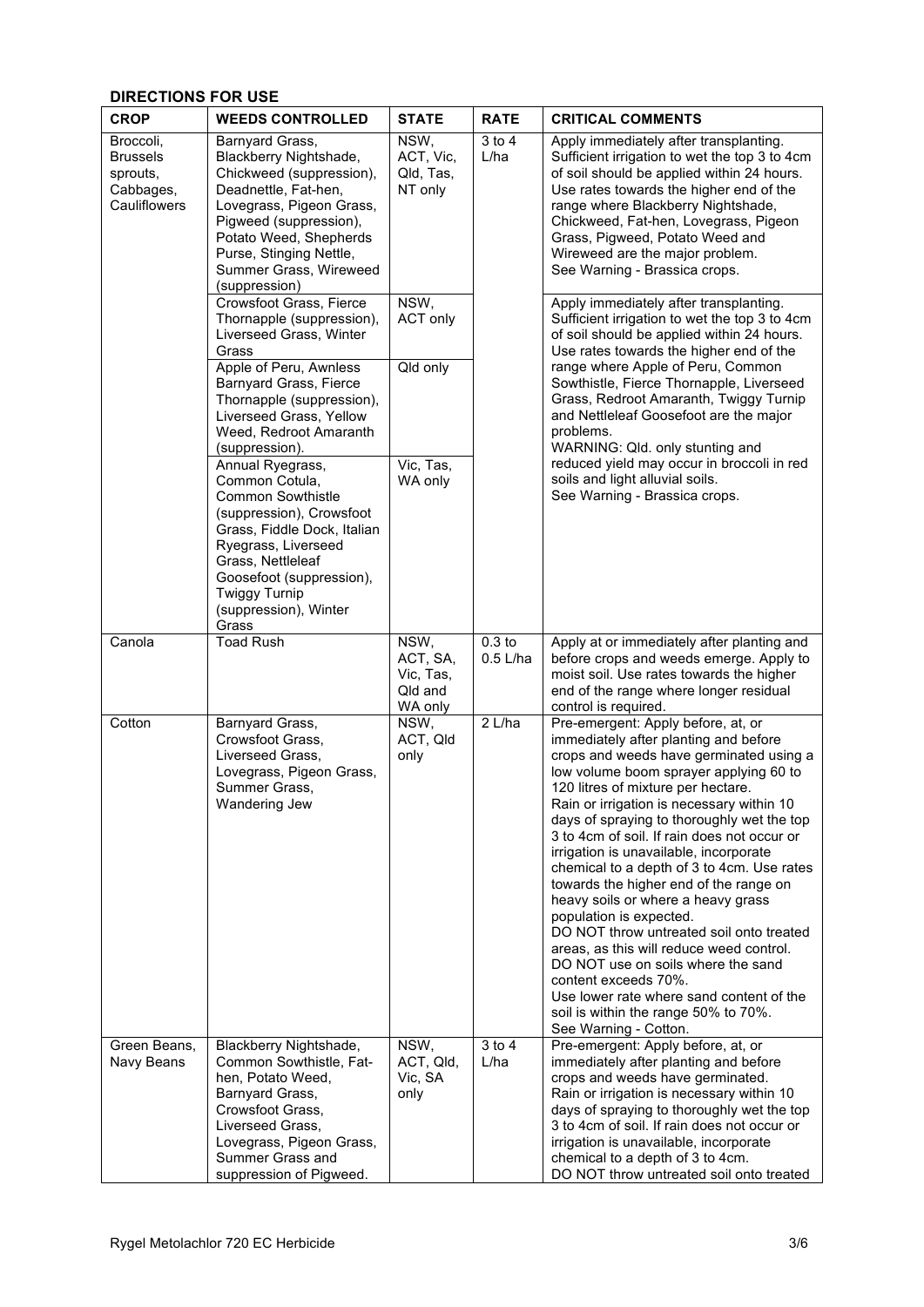| <b>CROP</b>                                                                                                                                                                                | <b>WEEDS CONTROLLED</b>                                                                                                                                                                                                                                                   | <b>STATE</b>                                                             | <b>RATE</b>                                                                                 | <b>CRITICAL COMMENTS</b>                                                                                                                                                                                                                                                                                                                                                                                                                                                                                                                                                                                                                                                                                                                                                                             |
|--------------------------------------------------------------------------------------------------------------------------------------------------------------------------------------------|---------------------------------------------------------------------------------------------------------------------------------------------------------------------------------------------------------------------------------------------------------------------------|--------------------------------------------------------------------------|---------------------------------------------------------------------------------------------|------------------------------------------------------------------------------------------------------------------------------------------------------------------------------------------------------------------------------------------------------------------------------------------------------------------------------------------------------------------------------------------------------------------------------------------------------------------------------------------------------------------------------------------------------------------------------------------------------------------------------------------------------------------------------------------------------------------------------------------------------------------------------------------------------|
|                                                                                                                                                                                            | Powell's Amaranth                                                                                                                                                                                                                                                         | Tas only                                                                 | 4 L/ha                                                                                      | areas, as this will reduce weed control.<br>Pre-emergent: Apply before, at, or<br>immediately after planting and before<br>crops and weeds have germinated. For<br>sufficient Amaranth control, the Rygel<br>Metolachlor 720 EC application should be<br>followed by 1 L/ha Basagran* (2-leaf<br>Amaranth) plus 2L/ha Basagran* (4-leaf<br>Amaranth).<br>Rain or irrigation is necessary within 10<br>days of spraying to thoroughly wet the top<br>3 to 4cm of soil. If rain does not occur or<br>irrigation is unavailable, incorporate<br>chemical to a depth of 3 to 4cm.<br>DO NOT throw untreated soil onto treated<br>areas, as this will reduce weed control.                                                                                                                                |
| Maize (not<br>Waxy Maize),<br>Sweet Corn                                                                                                                                                   | Barnyard Grass,<br>Crowsfoot Grass.<br>Liverseed Grass,<br>Lovegrass, Pigeon Grass,<br>Summer Grass,<br>Wandering Jew<br>Blackberry Nightshade,<br>Caltrop, Common<br>Thornapple, Mintweed,<br>Needle Burr, Noogoora<br>Burr, Pigweed, Redroot<br>Amaranth, Slim Amaranth | NSW,<br>ACT, Vic,<br>Qld, SA,<br>NT, Tas<br>only                         | $2$ to $4$<br>L/ha<br>2 to 4 $L$<br>plus 2.5<br>L of<br>Atrazine<br>(500)<br>g/L) per<br>ha | Pre-emergent: Apply before, at, or<br>immediately after planting and before<br>crops and weeds have germinated using a<br>low volume boom sprayer applying 60 to<br>120 litres of mixture per hectare.<br>Rain or irrigation is necessary within 10<br>days of spraying to thoroughly wet the top<br>3 to 4cm of soil. If rain does not occur or<br>irrigation is unavailable, incorporate<br>chemical to a depth of 3 to 4cm. Use rates<br>towards the higher end of the range on<br>heavy soils or where a heavy grass<br>population is expected.<br>DO NOT throw untreated soil onto treated<br>areas, as this will reduce weed control.<br>DO NOT use on soils where the sand<br>content exceeds 70%.<br>Use lower rate where the sand content of<br>the soil is within the range of 50% to 70%. |
| Pastures -<br>Trikkala<br>subclover,<br>Haifa<br>White clover,<br>Maral Persian<br>clover,<br>Paradana<br><b>Balansa</b><br>clover,<br>Redquin Red<br>clover,<br>Phalaris and<br>Cocksfoot | <b>Toad Rush</b>                                                                                                                                                                                                                                                          | Vic, NSW,<br>ACT, NT,<br>SA, WA<br>only                                  | 400 to<br>500 mL/<br>ha                                                                     | Apply at or immediately after planting and<br>before pasture species and weeds<br>emerge. Application should be made to a<br>moist seedbed. Sufficient rain to<br>thoroughly wet the top 3 to 4cm of soil<br>should occur within 10 days of spraying.<br>Use rates towards the higher end of the<br>range in wet areas or when longer<br>residual control is required.<br>DO NOT use in soils where prolonged<br>waterlogging is anticipated, otherwise<br>unacceptable crop retardation will occur.<br>Avoid damage to pasture species by<br>avoiding overlaps and double spraying in<br>headlands where White, Persian and<br>Balansa clovers are sown if the 500 mL<br>rate is being used.                                                                                                        |
| Peanuts<br>Soybeans,<br>Sunflowers                                                                                                                                                         | Barnyard Grass,<br>Crowsfoot Grass,<br>Liverseed Grass, Love<br>Grass, Pigeon Grass,<br>Summer Grass,<br>Wandering Jew                                                                                                                                                    | Qld, NSW,<br>ACT, NT<br>only<br>NSW,<br>ACT, Vic.<br>Qld, SA,<br>NT only | $2$ to<br>4L/ha                                                                             | Apply pre-irrigation where soil crusting is<br>likely. Apply before, at or immediately<br>after planting and before weeds<br>germinate. Rain or irrigation is necessary<br>within 10 days of spraying to thoroughly<br>wet the top 3 to 4 cm of soil. If rain does<br>not occur or irrigation is unavailable,<br>incorporate chemical to a depth of 3 to<br>4cm. DO NOT throw untreated soil onto<br>treated areas as this will reduce weed<br>control. Use rate toward the higher end of<br>the range on heavy soils or where a heavy<br>grass population is expected.                                                                                                                                                                                                                              |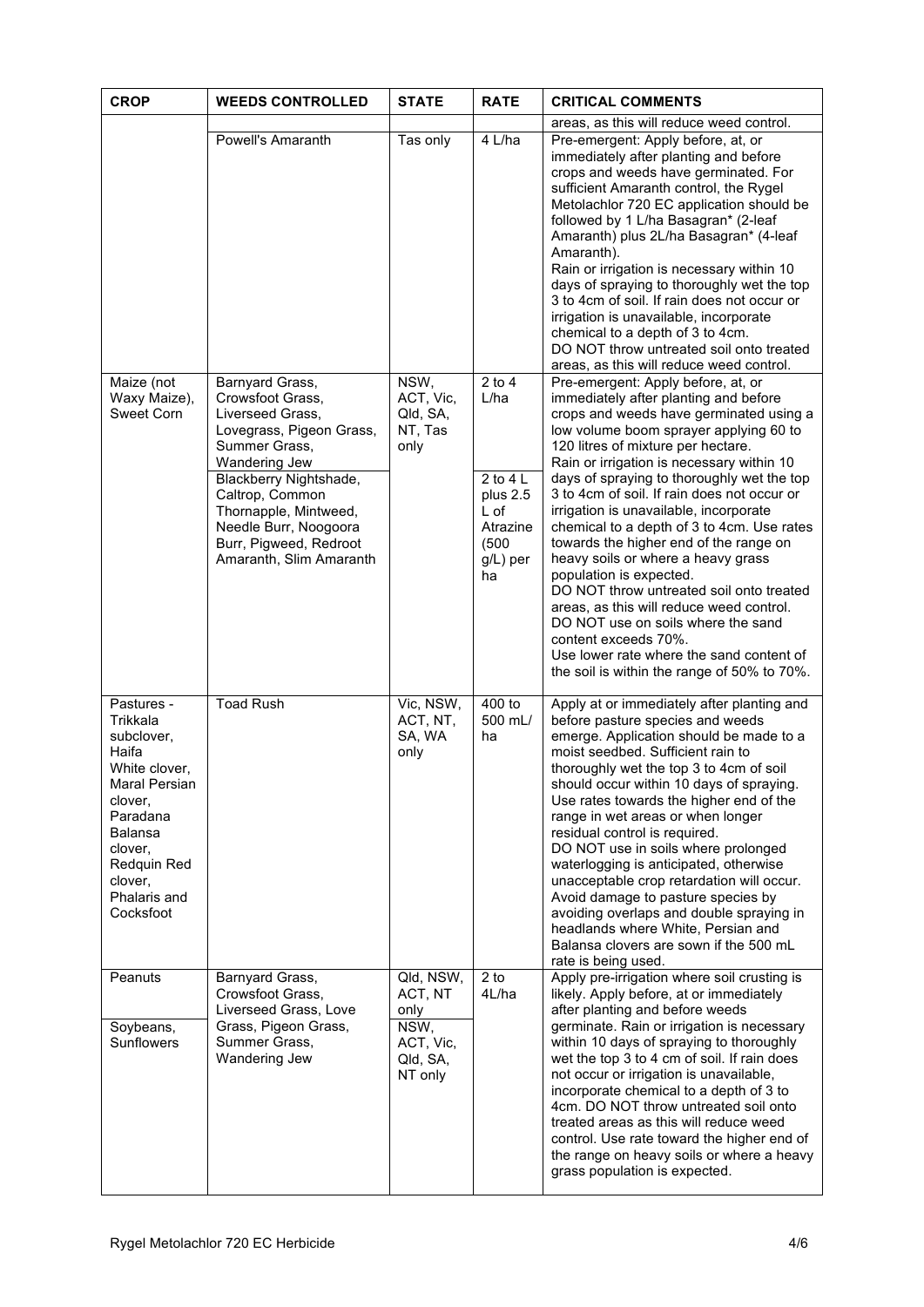| <b>CROP</b>                                                                | <b>WEEDS CONTROLLED</b>                                                                                                                                                                     | <b>STATE</b>                             | <b>RATE</b>                                      | <b>CRITICAL COMMENTS</b>                                                                                                                                                                                                                                                                                                                                                                                                                                                                                                                                                                                                                                                                                                                                                                                                                                                                                                      |
|----------------------------------------------------------------------------|---------------------------------------------------------------------------------------------------------------------------------------------------------------------------------------------|------------------------------------------|--------------------------------------------------|-------------------------------------------------------------------------------------------------------------------------------------------------------------------------------------------------------------------------------------------------------------------------------------------------------------------------------------------------------------------------------------------------------------------------------------------------------------------------------------------------------------------------------------------------------------------------------------------------------------------------------------------------------------------------------------------------------------------------------------------------------------------------------------------------------------------------------------------------------------------------------------------------------------------------------|
| Sorghum<br>treated with<br>Concep <sub>II</sub><br>Sorghum<br>Seed Safener | Barnyard Grass,<br>Crowsfoot Grass.<br>Liverseed Grass,<br>Lovegrass, Pigeon Grass,<br>Summer Grass,<br>Wandering Jew<br>Blackberry Nightshade,<br>Caltrop, Common                          | NSW,<br>ACT, NT,<br>Qld only             | $2$ to<br>4L/ha<br>2 to 4L/<br>ha plus           | Pre-emergent: Apply before, at or<br>immediately after planting and before<br>crops and weeds have germinated using a<br>low volume boom sprayer applying 60 to<br>120 litres of mixture per hectare. DO NOT<br>apply to sorghum seed not previously<br>treated with Concep II Sorghum Seed<br>Safener.                                                                                                                                                                                                                                                                                                                                                                                                                                                                                                                                                                                                                       |
|                                                                            | Thornapple, Mintweed,<br>Needle Burr, Noogoora<br>Burr, Pigweed, Redroot<br>Amaranth, Slim Amaranth                                                                                         |                                          | $2.5L$ of<br>Atrazine<br>(500)<br>g/L) per<br>ha | Rain or irrigation is necessary within 10<br>days of spraying to thoroughly wet the top<br>3 to 4 cm of soil. If rain does not occur or<br>irrigation is unavailable, incorporate<br>chemical to a depth of 3 to 4cm. DO NOT<br>throw untreated soil onto treated areas as<br>this will reduce weed control. Use rate<br>toward the higher end of the range on<br>heavy soils or where a heavy grass<br>population is expected. Use the lower rate<br>on sandy soils.                                                                                                                                                                                                                                                                                                                                                                                                                                                         |
| Sweet<br>Potatoes                                                          | Black pigweed, Red<br>Shank, Potato Weed,<br>Barnyard Grass,<br>Crowsfoot Grass,<br>Liverseed Grass,<br>Lovegrasses, Pigeon<br>Grass, Summer Grass,<br>Suppression of Evening<br>Primrose   | NSW,<br>ACT, Qld,<br>Vic, NT,<br>SA only | 3L/ha                                            | Pre-emergent: Apply immediately after<br>transplanting before weeds have<br>germinated. Sufficient irrigation to wet the<br>soil through the weed zone should be<br>applied within 24 hours.<br>Further weed germination may occur<br>following re-hilling due to exposure of<br>untreated soil.                                                                                                                                                                                                                                                                                                                                                                                                                                                                                                                                                                                                                              |
| Tobacco<br>(transplanted<br>in field)                                      | Barnyard Grass,<br>Lovegrass, Pigeon Grass,<br>Summer Grass and<br>suppression of Common<br>Thornapple (Datura<br>stramonium) and<br>Nightshades (Solanum<br>sarrachoides and S.<br>nigrum) | Vic, NSW,<br>ACT only                    | 3 L/ha                                           | Apply by low volume boom spray prior to<br>transplanting and before weeds and<br>grasses germinate. The seedbed should<br>be fine and free of large clods. Thoroughly<br>incorporate within 7 days of spraying<br>using a rotary hoe or similar equipment<br>set to work to a depth of 7.5cm. DO NOT<br>use disc-cultivating implements. An even<br>coverage of the herbicide is essential.<br>The herbicide needs to be activated by<br>moisture through to the top 3 to 4cm of<br>soil at the time of application or within 4<br>days of incorporation. This can be<br>achieved by applying to moist soil,<br>irrigating soon after incorporation or<br>irrigating immediately after transplanting.<br>Avoid boom overlaps as double treatment<br>may cause growth suppression.<br>Temporary crop retardation may be<br>observed when soil conditions remain dry<br>after application or where black root rot<br>may occur. |
| Wheat.<br>Barley, Oats,<br><b>Triticale</b>                                | <b>Toad Rush</b>                                                                                                                                                                            | Vic, NSW,<br>ACT, SA,<br>WA only         | 300 to<br>500 mL/<br>ha                          | Apply at or immediately after planting and<br>before crop and weeds emerge.<br>Application should be made to a moist<br>seedbed and sufficient rain to thoroughly<br>wet the top 3 to 4cm of soil should occur<br>within 10 days after spraying. Use rates<br>towards the higher end of the range in wet<br>areas or when longer residual control is<br>required or in situations where crop<br>competition is minimal.<br>When mixed with Triasulfuron<br>formulations, apply pre-sowing and<br>incorporate by sowing operation (for<br>wheat only).<br>NOT TO BE HISED FOR ANY DHRPOSE, OR IN ANY MANNER CONTRARY TO THIS LAREL HNI FSS                                                                                                                                                                                                                                                                                     |

**NOT TO BE USED FOR ANY PURPOSE, OR IN ANY MANNER CONTRARY TO THIS LABEL UNLESS AUTHORISED UNDER APPROPRIATE LEGISLATION.**